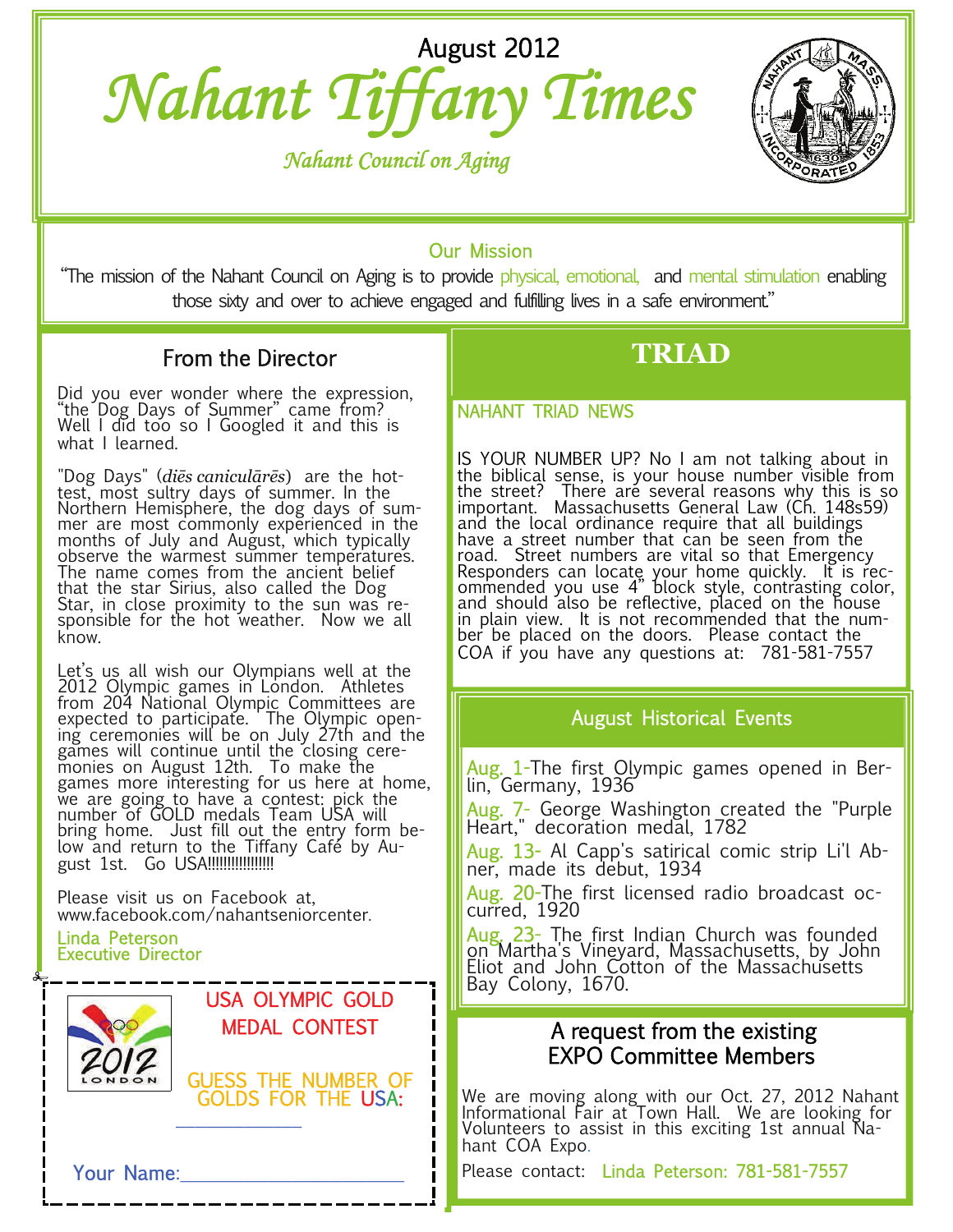# AUGUST 2012<br>
Lunch served everyday : 11:30 a.—12:30 p.

RED: Held at Community Center

BLUE: Held at Tiffany Room



| Monday                                                                                                                                                 | <b>Tuesday</b>                                                                                                                              | Wednesday                                                                                      | <b>Thursday</b>                                                                                                                          | Friday                                                                                     |
|--------------------------------------------------------------------------------------------------------------------------------------------------------|---------------------------------------------------------------------------------------------------------------------------------------------|------------------------------------------------------------------------------------------------|------------------------------------------------------------------------------------------------------------------------------------------|--------------------------------------------------------------------------------------------|
| *SUNDAY, AUGUST 5th Trip to Farmers Market,<br>Swampscott. Leaving Tiffany Café at 10:30am                                                             |                                                                                                                                             | 9:00am Total Body<br><b>Exercise</b><br>12:30pm Shopping-<br><b>Market Basket</b>              | 2<br>9:00am Golf<br>10:30am Chair Exer-<br>cise<br>9:30am. Plum Island<br>boat tour-with lunch<br>5:00pm Total Body<br><b>Exercise</b>   | 3                                                                                          |
| 6                                                                                                                                                      |                                                                                                                                             | 8                                                                                              | 9                                                                                                                                        | 10                                                                                         |
| 9:00am Yoga (\$5.00)<br>10:15am Total Body<br><b>Exercise</b><br>10:30am<br><b>Chair Exercise</b><br>12:00 p.m. Blood<br><b>Pressure &amp; Glucose</b> | 9:30am Manicurist<br>(signup required)<br>1:00pm Cribbage<br>5:00pm Total Body<br>exercise                                                  | 9:00am Total Body<br><b>Exercise</b><br>12:30pm Shopping-<br><b>Market Basket</b>              | 9:00am Golf<br>10:30am Chair Exer-<br>cise<br>5:00pm Total Body<br><b>Exercise</b><br>5:00pm Summer con-<br>cert "White Lightning"       | 1:00pm Friday Af-<br>ternoon at the<br><b>Movies</b><br>"Ladies in Laven-<br>der'          |
| 13                                                                                                                                                     | 14                                                                                                                                          | 15                                                                                             | 16<br>9:00am Golf                                                                                                                        | 17                                                                                         |
| 9:00am Yoga (\$5.00)<br>10:15am Total Body<br><b>Exercise</b><br>10:30am<br><b>Chair Exercise</b>                                                      | 1:00pm Cribbage<br>5:00 <sub>pm</sub><br><b>Total Body Exercise</b>                                                                         | 9:00am Total Body<br><b>Exercise</b><br>12:30pm Shopping-<br><b>Market Basket</b>              | 10:30am Chair<br><b>Exercise</b><br>11:30am<br>Special Lunch for<br>N. Andover COA<br>5:00pm Total<br><b>Body Exercise</b>               |                                                                                            |
| 20                                                                                                                                                     | 21                                                                                                                                          | 22                                                                                             | 23<br>9:00am Golf                                                                                                                        | 24                                                                                         |
| 9:00am Yoga (\$5.00)<br>10:15am Total Body<br><b>Exercise</b><br>10:30am<br><b>Chair Exercise</b>                                                      | 9.30pm Manicurist<br>(signup required)<br>12:30 Shopping-Market<br><b>Basket</b><br>1:00pm Cribbage<br>5:00pm<br><b>Total Body Exercise</b> | 9:00am Total Body<br><b>Exercise</b><br>12:30pm Movie Day                                      | 10:30am<br><b>Chair Exercise</b><br>5:00pm Total Body<br>Exercise                                                                        | 12:30pm Visit to<br>the American Tex-<br>tile History Muse-<br>um with Dinner              |
| 27<br>9:00am Yoga (\$5.00)<br>10:15am Total Body<br>Exercise<br>10:30am<br><b>Chair Exercise</b>                                                       | 28<br>9:30am Manicurist<br>(signup required)<br>10:30am Chair Ex-<br>ercise<br>1:00pm Cribbage<br>5:00pm Total Body<br><b>Exercise</b>      | 29<br>9:00am Total<br><b>Body Exercise</b><br>$12:30$ pm Shop-<br>ping-Market<br><b>Basket</b> | 30<br>9:00am Golf<br>10:30am Chair<br><b>Exercise</b><br>12:30pm End of<br><b>Summer Cookout</b><br>5:00pm Total<br><b>Body Exercise</b> | 31<br>1:00pm Friday<br>Afternoon at the<br><b>Movies</b><br>"Secret Life of<br><b>Bees</b> |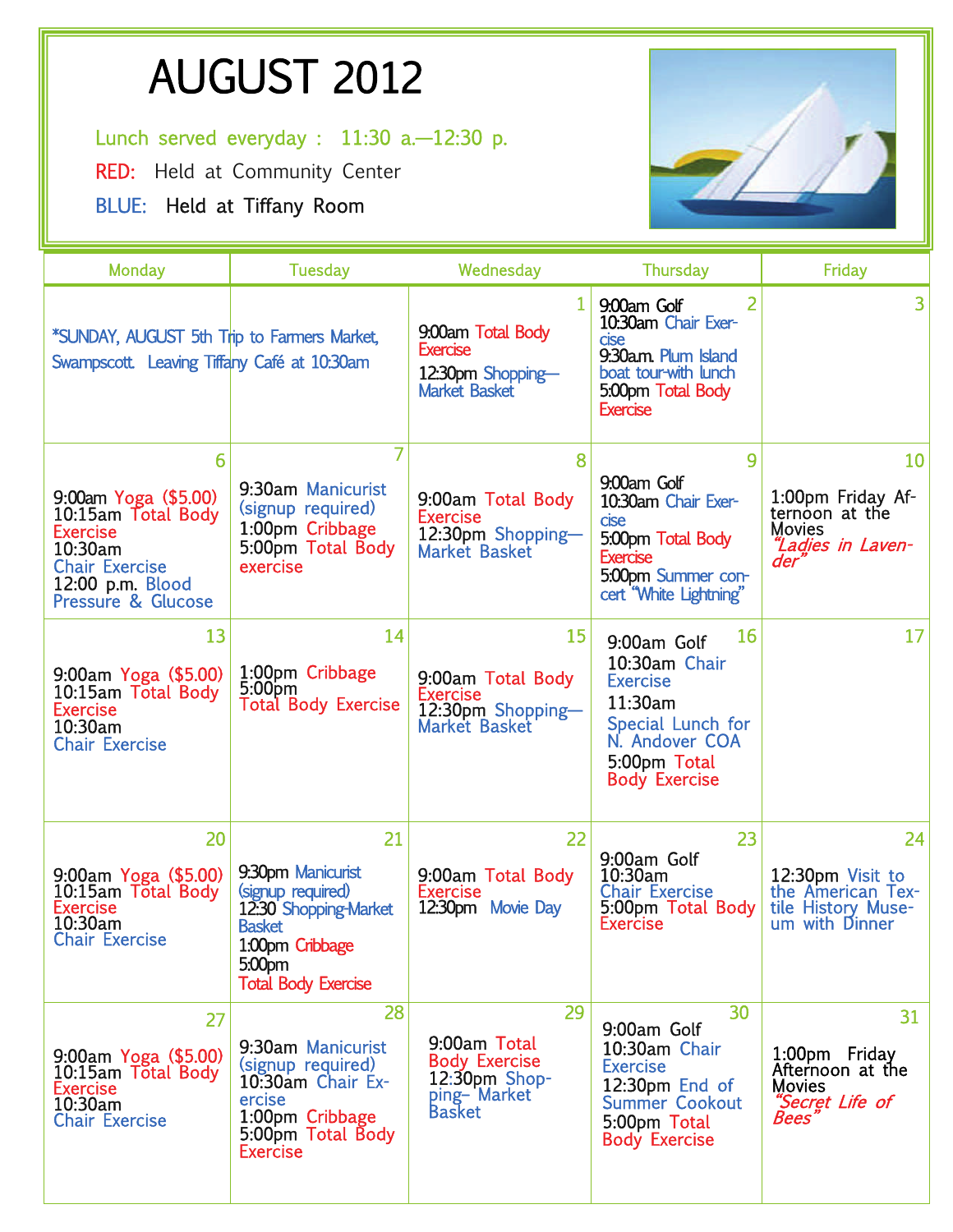| $\sqrt{2}$                                                                                                                                                                   | Tiffany Café Menu<br>August 2012<br>Lunch Served everyday at 11:30-12:00<br>All Meals served with 1% milk, bread. and crackers with soup<br>Requested Donation-\$2.00 |                                                                                                                                                                            |                                                                                                                                                                      | Fats, Oils, Sweets<br>Milk Grot<br>2 serving<br><b>Fruit Group</b><br>2-4 serving:<br>Vegetable Grou<br>3-5 servings<br><b>Breads &amp; Cereals Group<br/>6 or more servings</b> |
|------------------------------------------------------------------------------------------------------------------------------------------------------------------------------|-----------------------------------------------------------------------------------------------------------------------------------------------------------------------|----------------------------------------------------------------------------------------------------------------------------------------------------------------------------|----------------------------------------------------------------------------------------------------------------------------------------------------------------------|----------------------------------------------------------------------------------------------------------------------------------------------------------------------------------|
| Monday                                                                                                                                                                       | Tuesday                                                                                                                                                               | Wednesday                                                                                                                                                                  | Thursday                                                                                                                                                             | Friday                                                                                                                                                                           |
|                                                                                                                                                                              |                                                                                                                                                                       | Garlic Paprika Tyson<br>Chicken<br><b>O'Brien Potato</b><br>Spring/Summer Veggie<br>Spice Cake/Frosting<br><b>ALTERNATIVE</b><br><b>Beef Strip Steak</b>                   | Cream of Broccoli <sup>2</sup><br>Soup<br><b>Shaved Roast</b><br>Beef/WW Bulkie<br><b>Tossed Salad</b><br>Pudding<br><b>ALTERNATIVE</b><br>Turkey Salad/<br>WW Bulki | Fish Cake/Sweet 3<br>Pepper Sauce<br>Whipped Potato<br>Green & Golden<br><b>Beans</b><br><b>Chilled Fruit</b><br><b>ALTERNATIVE</b><br>Dominican Beef<br><b>Stew</b>             |
| 6<br>Ravioli/ Meat Sauce<br>Roman Blend Veggie<br>Jell-O/Topping<br><b>ALTERNATIVE</b><br>Veggie Quiche<br>Whipped Potato/<br>Veggie                                         | 7<br><b>Boneless Chicken</b><br>Picatta<br>Garlic Whipped Potato<br>Zucchini/Red Pepper<br>Muffin/Fresh Fruit<br><b>ALTERNATIVE</b><br>Salisbury Steak/Gravy          | 8<br><b>Veal Cacciatore</b><br>Italian Green Beans/<br><b>White Rice</b><br>Mandarin Oranges<br><b>ALTERNATIVE</b><br>Mesquite Chicken                                     | 9<br>Hot Dog/Roll<br>Veggie Baked<br>Beans/Cole Slaw<br>Cookie<br><b>ALTERNATIVE</b><br>Beef Rib-B-Q/<br>Sauce<br>Beans/Cole Slaw                                    | 10<br>Lentil Veggie Soup<br>Egg Salad/WW Bread<br>Potato Salad<br><b>Chilled Fruit</b><br><b>ALTERNATIVE</b><br>Tuna Salad                                                       |
| 13<br>Honey Mustard Tyson<br>Chicken<br>Sour Cream Whipped<br>Potato<br>Peas & Onion<br><b>Chilled Fruit</b><br><b>ALTERNATIVE</b><br>Mushroom Quiche                        | 14<br>Lasagna/Meat<br>Sauce<br><b>Country Blend</b><br>Veggies<br>Garlic Roll<br><b>Chilled Pineapple</b><br><b>ALTERNATIVE</b><br><b>Grilled Chicken</b><br>Sandwich | 15<br>Fish Florentine/<br>Sauce<br>Lyonnaise Potato<br>Winter Squash<br>Cookie<br><b>ALTERNATIVE</b><br>Spanish Shep-<br>pard's Pie                                        | 16<br>Chili/Shredded<br>Cheese<br><b>White Rice</b><br>Tossed Salad<br>Fresh Fruit<br><b>ALTERNATIVE</b><br>Chicken Teriyaki                                         | 17<br>Minestrone Soup<br><b>Sliced Turkey</b><br>Pumpernickel<br>Bread<br>Pasta Veggie<br>Salad/Pudding<br><b>ALTERNATIVE</b><br>Ham & Cheese                                    |
| 20<br><b>Meatball Sub</b><br>Home Fries<br><b>Tuscany Veggies</b><br><b>Chilled Fruit</b><br><b>ALTERNATIVE</b><br>Omelet W/Cheese                                           | 21<br>Spilt pea Soup<br>Chicken Caesar Salad/<br>WW Pita<br><b>Jell-O</b><br><b>ALTERNATIVE</b><br>Seafood Salad/WW<br>Pita                                           | 22<br>Mac & Cheese<br>Spinach<br>Chilled Fruit<br><b>ALTERNATIVE</b><br>Spanish Chicken<br>Rice & Beans                                                                    | Yankee Pot Roast/23<br>Gravy<br>Oven Roasted Potato<br>Jardinière Veggie<br>Oat Roll/ Fresh Fruit<br><b>ALTERNATIVE</b><br>Haitian Turkey                            | Meatloaf w/Gravy $24$<br><b>Brown Rice Pilaf</b><br><b>Stewed Tomatoes</b><br>Cake<br><b>ALTERNATIVE</b><br>Sweet & Sour Chix<br>Tenders                                         |
| Tyson Chicken/BBQ <sup>27</sup><br><b>Sauce</b><br><b>Whipped Potato</b><br>Italian Blend Veggies<br><b>Chilled Fruit</b><br><b>ALTERNATIVE</b><br>Salisbury Steak/<br>Gravy | 28<br>Stuffed Pepper/Sauce<br><b>Diced Buttered Potato</b><br>Green & Golden<br><b>Beans</b><br>Pudding<br><b>ALTERNATIVE</b><br>Liver & Onions/Gravy                 | 29<br>Roast Turkey/Gravy<br><b>Cranberry Sauce</b><br>Sweet Potato/Peas &<br><b>Onion</b><br><b>Chilled Pineapple</b><br><b>ALTERNATIVE</b><br>Spanish Beef/Yellow<br>Rice | 30<br><b>Tomato Basil Soup</b><br>Tuscan Tuna/WW Bulk-<br>ie Roll<br><b>Tossed Salad</b><br><b>Brownie</b><br><b>ALTERNATIVE</b><br>Chix Salad/WW Bulkie             | 31<br>Hamburger/Roll/<br>Cheese<br>Lettuce & Tomato<br><b>Potato Salad</b><br>Com on the Cobb<br>Watermelon<br><b>ALTERNATIVE</b><br><b>Turkey Burger</b>                        |